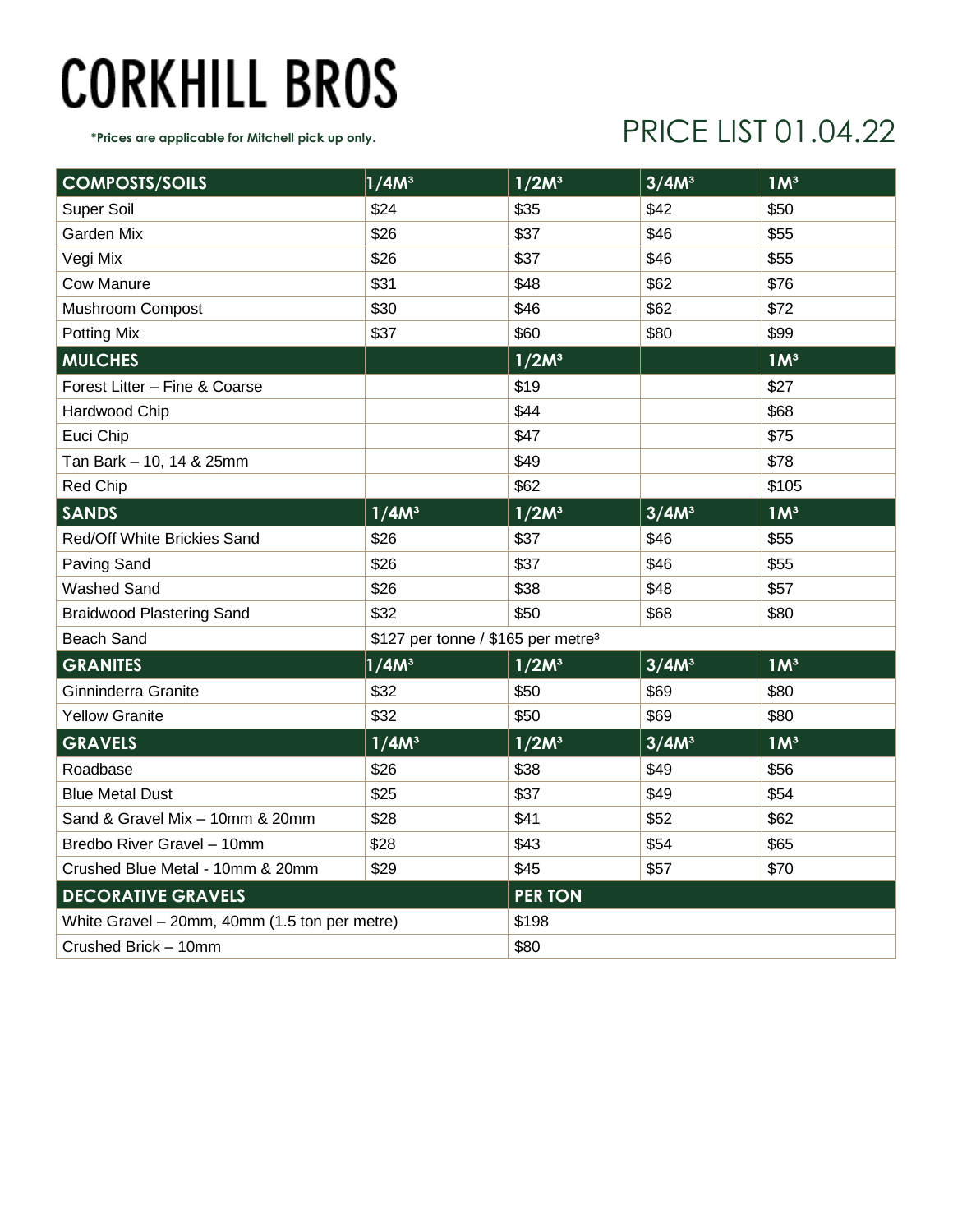# **CORKHILL BROS**

### PRICE LIST 01.04.22

| <b>FIREWOOD</b>                  | <b>PER TONNE</b>                                              |  |
|----------------------------------|---------------------------------------------------------------|--|
| Firewood - Seasonal              | \$310                                                         |  |
| Delivery                         | \$65 for 1-5 ton or \$13 per ton over 5 ton (In town pricing) |  |
| <b>CEMENT / LIME</b>             | <b>PER BAG</b>                                                |  |
| General Purpose Cement - 20kg    | \$9                                                           |  |
| Off White Cement - 20kg          | \$13                                                          |  |
| Lime                             | \$13                                                          |  |
| Rapid Set - 20kg                 | \$9                                                           |  |
| <b>LITRE PRODUCTS</b>            | PER LITRE (1LITRE = 20LITRES)                                 |  |
| <b>Brickies Own Concentrate</b>  | \$25                                                          |  |
| <b>BAGGED PRODUCTS</b>           | <b>PER BAG</b>                                                |  |
| 10mm Peach Gravel                | \$9                                                           |  |
| 10mm, 20mm & 40mm White Gravel   | \$9                                                           |  |
| 10mm & 20mm Bredbo River Gravel  | \$9                                                           |  |
| 10mm & 20mm Crushed Brick        | \$9                                                           |  |
| 10mm & 20mm Crushed Blue Metal   | \$9                                                           |  |
| Roadbase                         | \$9                                                           |  |
| <b>Blue Metal Dust</b>           | \$9                                                           |  |
| 14mm & 25mm Tan Bark             | \$11                                                          |  |
| <b>Black Chip</b>                | \$11                                                          |  |
| Red Chip                         | \$11                                                          |  |
| Coarse & Fine Forest Litter      | \$8                                                           |  |
| Euci Chip                        | \$11                                                          |  |
| Sugar Cane                       | \$16                                                          |  |
| Hardwood Chip                    | \$11                                                          |  |
| Garden Mix                       | \$9                                                           |  |
| Super Soil                       | \$9                                                           |  |
| Vegi Mix                         | \$9                                                           |  |
| <b>Mushroom Compost</b>          | \$9                                                           |  |
| <b>Potting Mix</b>               | \$11                                                          |  |
| Super Compost/Organic Compost    | \$9                                                           |  |
| <b>Cow Manure</b>                | \$9                                                           |  |
| Gypsum                           | \$12                                                          |  |
| <b>Braidwood Plastering Sand</b> | \$9                                                           |  |
| Kids Play Sand                   | \$9                                                           |  |
| <b>Paving Sand</b>               | \$9                                                           |  |
| <b>Washed Sand</b>               | \$9                                                           |  |
| Red/Off White Brickies Sand      | \$9                                                           |  |